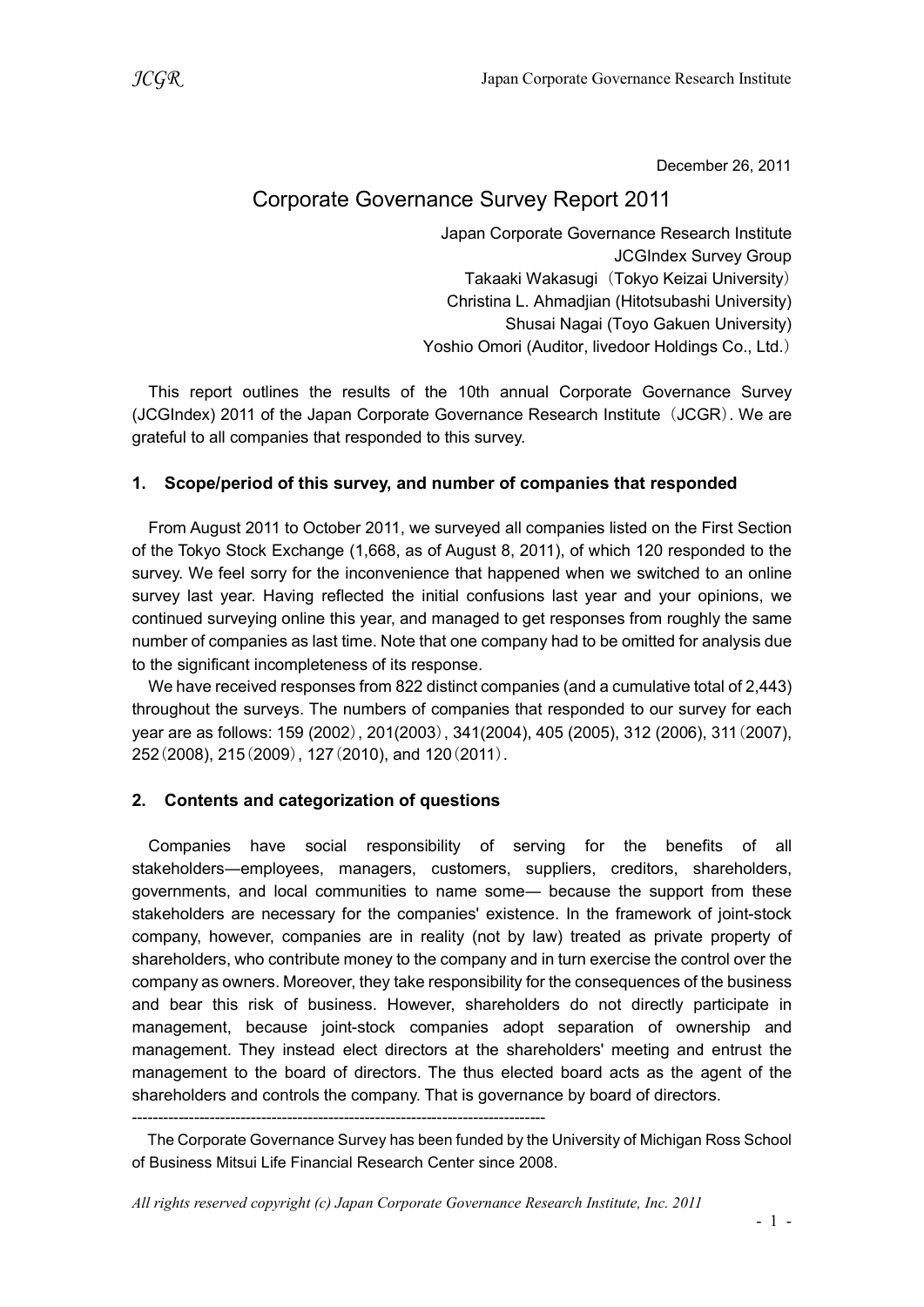In the last 20 years, separation of governance and management has become the foundation of corporate governance. Although directors used to simultaneously serve as executive officers all over the world, it is now the global understanding that directors should be separate from executive officers against the backdrop of fierce competitive environments of globalization and innovation. Under this model of separation, board of directors should focus on governance to bring about good management from executive officers, who are selected by board of directors and entrusted with management.

Here, the board of directors is tasked with nomination, compensation, and audit functions for the effective governance. It selects good candidates of executives through its nomination function. It exercises the compensation function of providing an incentive for goal-oriented management to executive officers in the form of performance-linked compensation system. Furthermore, the function of auditing the management's business execution is indispensable to fulfill the current needs of compliance. Executives establish the management system under the governance by board of directors to pursue profit through business operations.

Based on the above described best practice, JCGIndex Survey's questions are comprised of the following 7 parts:

| Part I Performance targets, leadership of CEO 9 questions        |              |  |
|------------------------------------------------------------------|--------------|--|
| Part II Efforts on corporate governance                          | 4 questions  |  |
| Part III Board of directors                                      | 10 questions |  |
| PartIV Management system                                         | 10 questions |  |
| Part V Evaluation of management, compensation system 5 questions |              |  |
| PartVI Management of consolidated subsidiaries2 questions        |              |  |
| PartVII Communication with shareholders                          | 8 questions  |  |

These 48 questions in total are recategorized into 4 categories to calculate sub-scores for each category. Each category represents the following perspective:

- Category Ⅰ Performance targets and structure of responsibilities of management Based on Part Ⅰ and Part Ⅱ
- Category Ⅱ Functions and composition of board of directors Based on PartⅢ
- Category Ⅲ Executive management structure of top management Based om PartⅣ, PartⅤand PartⅥ
- Category Ⅳ Communication with shareholders and transparency Based on PartⅦ

Categories Ⅰ and Ⅱ are related to corporate governance system, and Ⅲ and Ⅳ are about corporate management system. Although it is possible to value the corporate governance through Categories Ⅰ and Ⅱ alone, Categories Ⅲ and Ⅳ are incorporated into JCGIndex, based on the belief that good management system is established under the good governance system.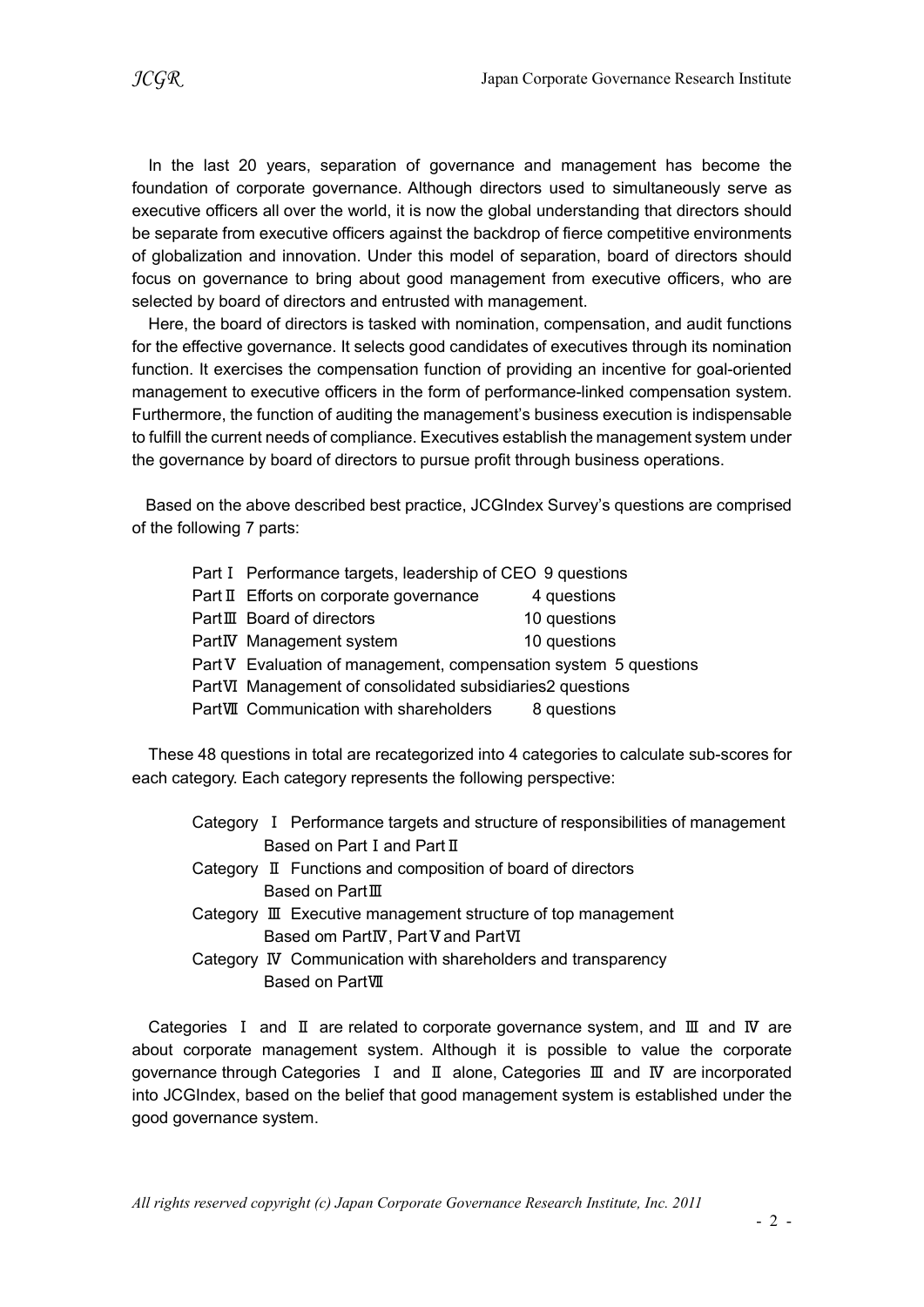## 3. Distribution of JCGIndex

The results of JCGIndex for the 119 companies that responded to our survey in 2011 turned out as the graph in the below shows. While this time's questions are exactly identical to those in the last survey, we have made the scoring standard stricter for some questions, since (1) understanding and interest in corporate governance are now enhancing and (2) the relevant systems on internal control and independent directors were revised. However, both the mean JCGIndex and the standard deviation slightly increased from 2010: the former to 51.3 from 50.5, the latter to 14.7 from the previous 14.4. The maximum JCGIndex in 2011 decreased to 77 from 81 in 2010, and the minimum also decreased to 17 from 20.



Mean:51.28 Standard Deviation:14.68

## 4. Trend of the distribution of JCGIndex

The trends of mean, maximum and minimum in the past 10 surveys for JCGIndex are presented in the table above. It should be noted that the figures for each year cannot be simply compared to those for another, because the samples change year by year. Furthermore, questions and proportions were modified in 2006, and proportions alone moderately changed in 2009. Still, an upward trend in JCGIndex is observed.

Even though only a couple of companies achieve JCGIndex of the maximum or near level, the maximum has consistently decreased from 2006, which can be largely attributable to the changes in questions and proportions.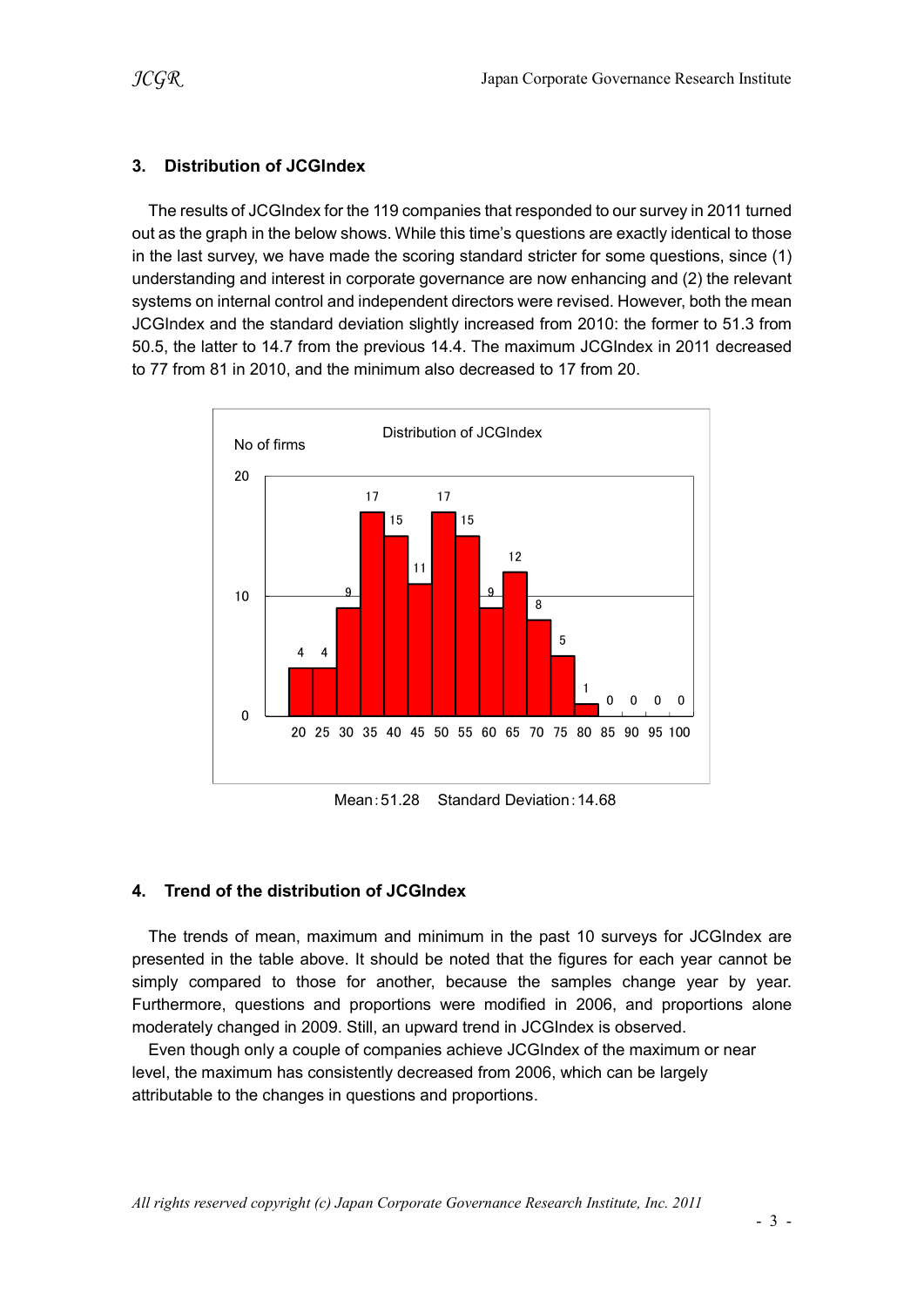

#### 5. Sub-scores and achievement rates by category

To clarify the companies' performance for each category having different weight, the table below converts the mean figure into achievement rate in percentage. The table also contains JCGIndex and the previous year's results (in parentheses) just for reference。

Just as the same as the previous surveys, the achievement rates of Categories I and II for corporate governance remain still low. This clearly implies the overall inadequacy of Japanese corporate governance but could be also interpreted that management reforms are preceding in Japanese companies. Nonetheless, the achievement rates for Categories III and Ⅳ are still not sufficient (both about 66%), which might attest "no good governance, no good management."

| Category        |                                       | Weight<br>(A) | Mean<br>(B) | Achievement<br>rate<br>(B) / (A) |
|-----------------|---------------------------------------|---------------|-------------|----------------------------------|
|                 | Performance targets and structure of  | 29            | 12.13       | 41.8%                            |
|                 | responsibilities of management        | (29)          | (12.0)      | $(41.4\%)$                       |
| Н               | Functions and composition of board    | 26            | 9.46        | 36.4%                            |
|                 | of directors                          | (26)          | (9.35)      | $(36.0\%)$                       |
| Ш               | Executive management structure of     | 25            | 16.43       | 65.7%                            |
|                 | top management                        | (25)          | (16.14)     | $(64.6\%)$                       |
| IV              | Communication<br>with<br>shareholders | 20            | 13.26       | 66.3%                            |
|                 | and transparency                      | (20)          | (13.03)     | $(65.2\%)$                       |
| <b>JCGIndex</b> |                                       | 100           | 51.28       |                                  |
|                 |                                       | (100)         | (50.52)     |                                  |

Sub-scores and achievement rates by category

\*Results in 2010 are in parentheses.

Below are tables for distribution of sub-scores by category. This time, we especially made the scoring standard stricter for the functions of the board of directors. Companies that merely follow the law on the composition of the board get no score. Those that are reluctant to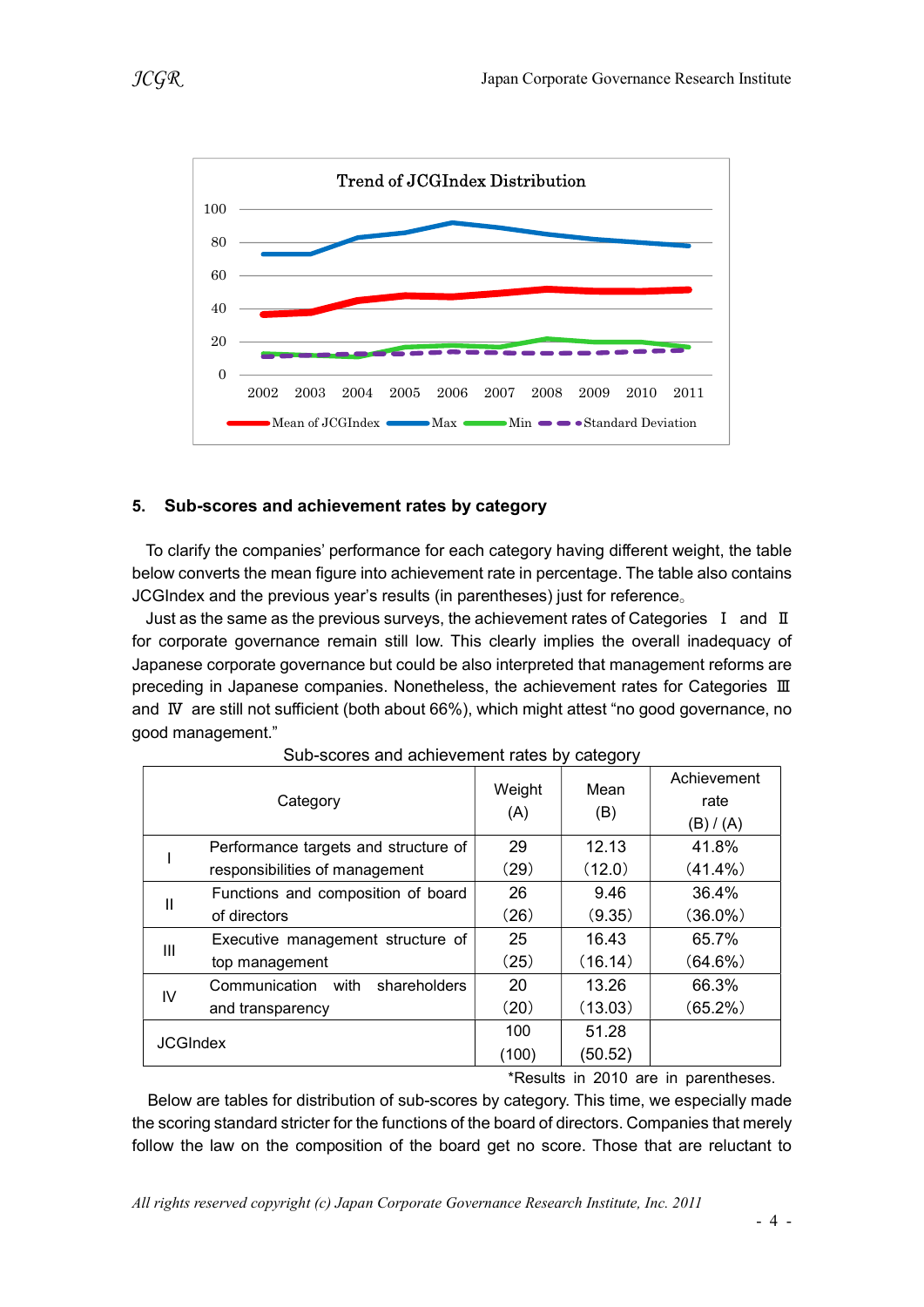separate governance and management or introduce independent directors even lose scores. As a result, some company got -1 for Category  $II$ .



Category Ⅰ Performance targets and structure of responsibilities of management

Mean:12.13 Standard Deviation:4.80



Category Ⅱ Functions and composition of board of directors

Mean:9.46 Standard Deviation:5.84

All rights reserved copyright (c) Japan Corporate Governance Research Institute, Inc. 2011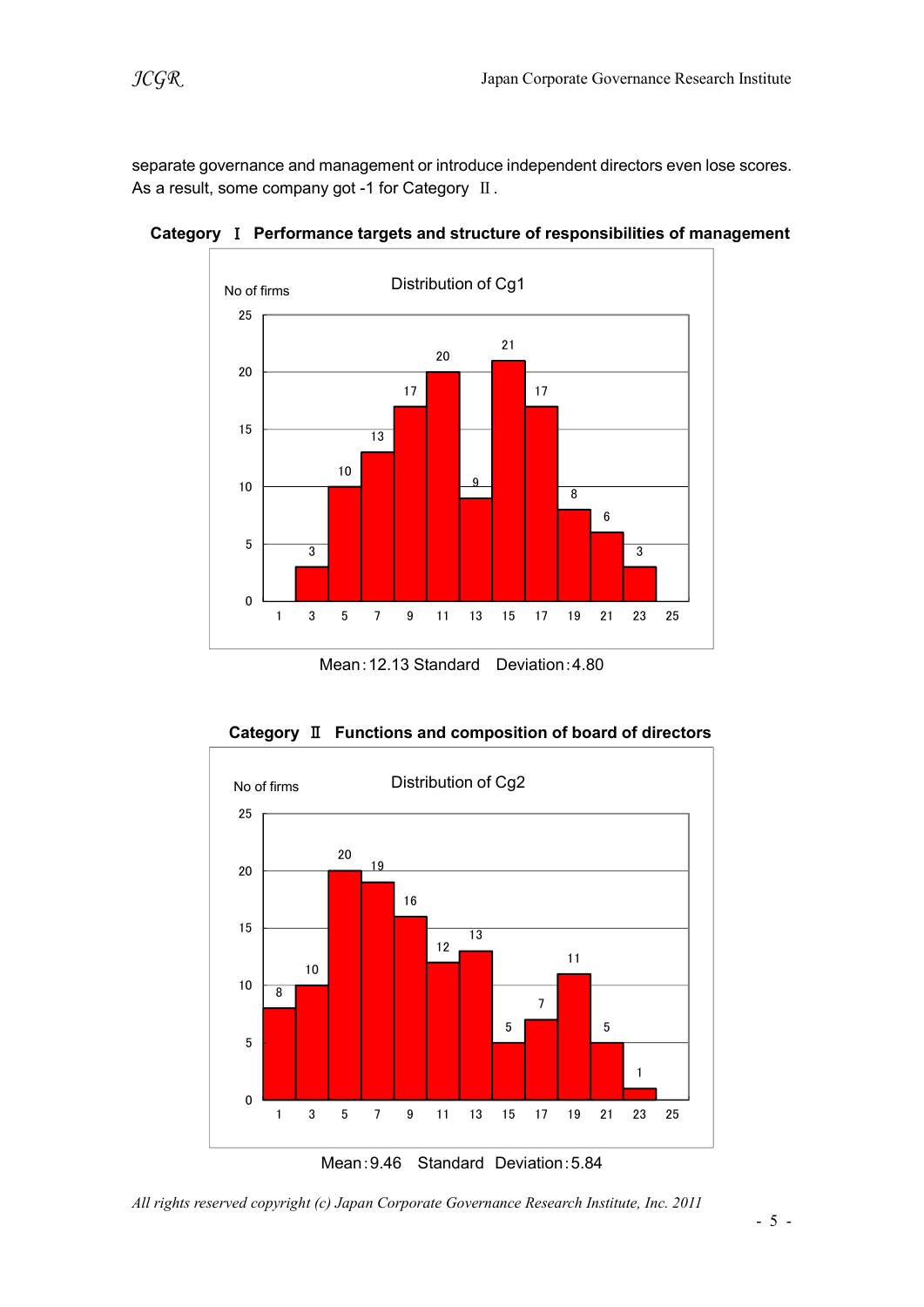

Category Ⅲ Executive management structure of top management

Mean:16.43 Standard deviation:3.17





Mean:13.26 Standard deviation:4.28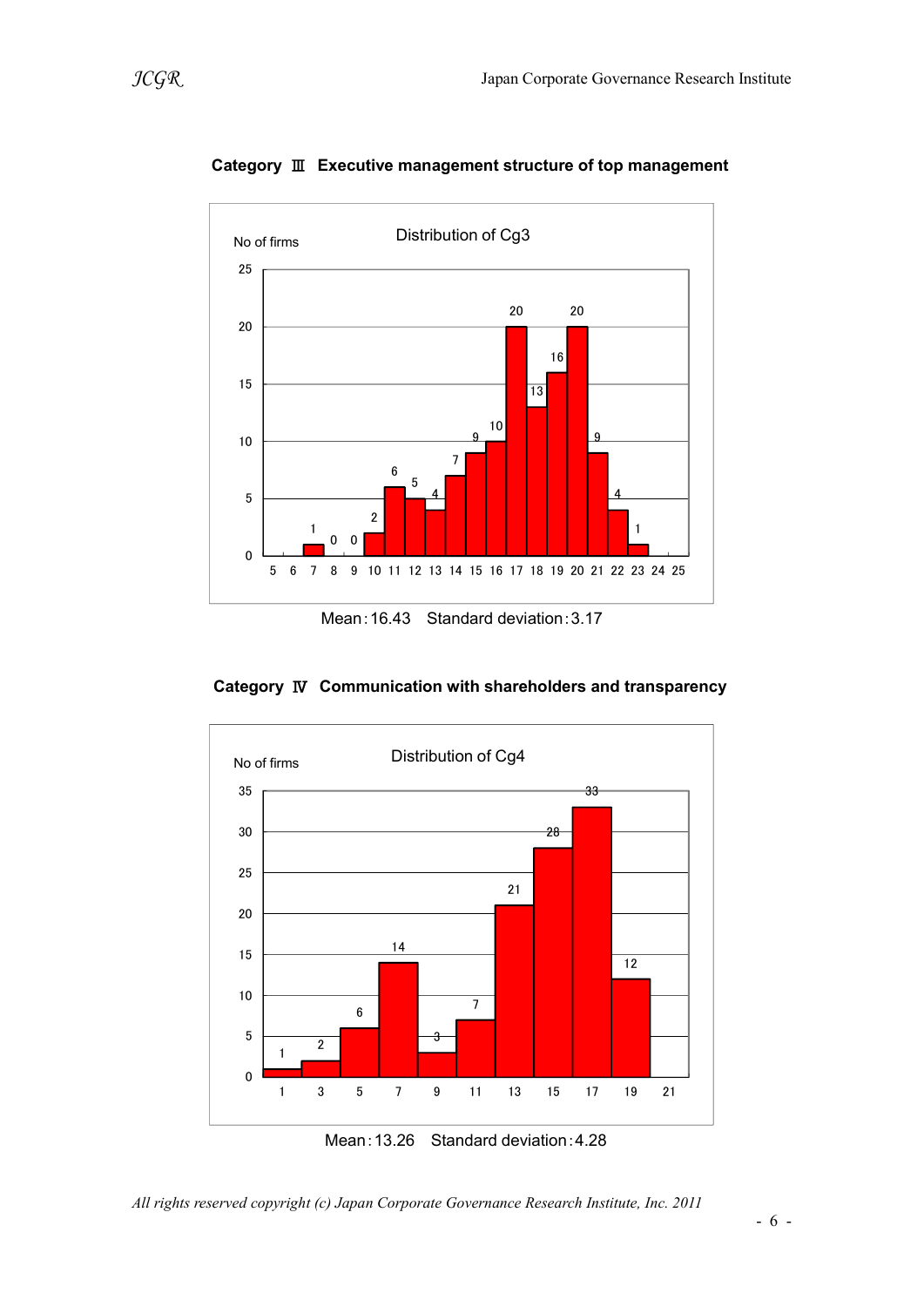### 5. Correlations among sub-scores and JCGIndex

The table below shows correlation coefficients between categories and between a category and JCGIndex. The correlations among categories are roughly around 0.5, with the maximum being 0.6526 for Categories Ⅱ and Ⅲ. That means that each category does not overlap with others greatly and rather covers distinctive factors. It is therefore meaningful to measure the condition of corporate governance with these four categories.

|                 | Category | Category II | 皿<br>Category | Category IV | <b>JCGIndex</b> |
|-----------------|----------|-------------|---------------|-------------|-----------------|
| Category        | 1.0000   |             |               |             |                 |
| Category<br>П   | 0.5329   | 1.0000      |               |             |                 |
| Ш<br>Category   | 0.5661   | 0.6526      | 1.0000        |             |                 |
| Category IV     | 0.5194   | 0.4979      | 0.4708        | 1.0000      |                 |
| <b>JCGIndex</b> | 0.8121   | 0.8576      | 0.7973        | 0.7607      | 1.0000          |

Below is the result of regression analysis for the relationships between JCGIndex and Categories Ⅰ and Ⅱ (t-statistics are in parenthesis).

JCGIndex= 18.75 + 1.52×Category Ⅰ+ 1.49×Category Ⅱ R²=0.911 (16.9) (15.2) (18.2)

Below is the result of regression analysis for the relationships between JCGIndex and Categories Ⅲ and Ⅳ.

> JCGIndex= -14.22 + 2.62×Category Ⅲ+ 1.70×Category Ⅳ R²=0.823 (-4.70) (12.9) (11.3)

Comparing the t-statistics, it is predictable that while Categories Ⅲ and Ⅳ for management have strong correlation with the JCGIndex, Categories Ⅰ and Ⅱ for governance have even stronger correlation with the JCGIndex.

#### 6. Trends of achievement rate by category

The table below depicts the trend of achievement rates by category. It is remarkable that the rate for Category Ⅱ representing the functions and composition of board of directors (which is to say corporate governance itself) increased until 2008. On the other hand, the rates for Category I do not present a clear trend throughout the survey.

What is significant is that Category **IV** representing disclosure and transparency saw the rate rapidly increase until 2006 and remains high afterward and the rate for Category Ⅲ representing the management system is consistently on an upward trend. That could indicate that the management reforms are progressing (still, not sufficient yet).

All rights reserved copyright (c) Japan Corporate Governance Research Institute, Inc. 2011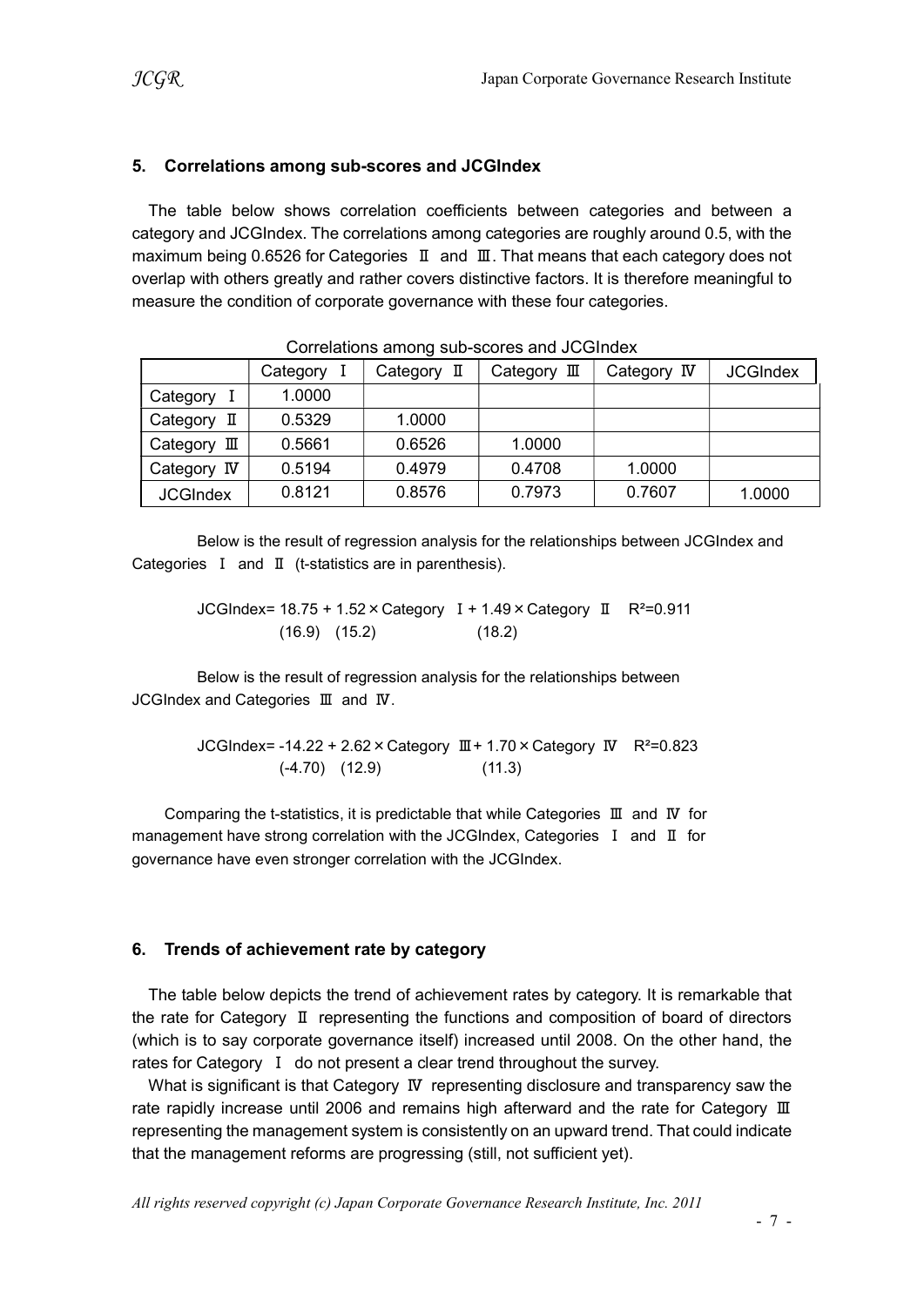It is significant that the achievement rates for the management categories of Ⅲ and Ⅳ constantly exceed those for the governance categories of Ⅰ and Ⅱ throughout the surveys. That is a clear indication that governance systems are far from developed.



#### 7. High JCGIndex companies and low JCGIndex companies

The mean of JCGIndex is 51.28, and the standard deviation of JCGIndex is 14.68 for 2011. Mean plus a standard deviation equals to 65.97 and mean minus a standard deviation equals to 36.60. From these calculations, we define JCGIndex of 66 or more to be high JCGIndex, and JCGIndex of 36 or less to be low JCGIndex. With the actual number of high JCGIndex companies being 23 and low JCGIndex companies 21, the distribution of JCGIndex is close to normal distribution (in a normal distribution, companies above/below a standard deviation would constitute approximately 15.9% for each, so the number would be 19 for each).

The table below exhibits the sub-scores by category and JCGIndex of the high and low JCGIndex companies.

|                         | Category |      |      |      |                 |  |
|-------------------------|----------|------|------|------|-----------------|--|
|                         |          | П    | Ш    | IV   | <b>JCGIndex</b> |  |
| High JCGIndex companies | 18.0     | 17.9 | 19.3 | 16.4 | 71.7            |  |
| Low JCGIndex companies  | 6.5      | 3.2  | 12.4 | 6.7  | 28.9            |  |

High JCGIndex companies and low JCGIndex companies

All rights reserved copyright (c) Japan Corporate Governance Research Institute, Inc. 2011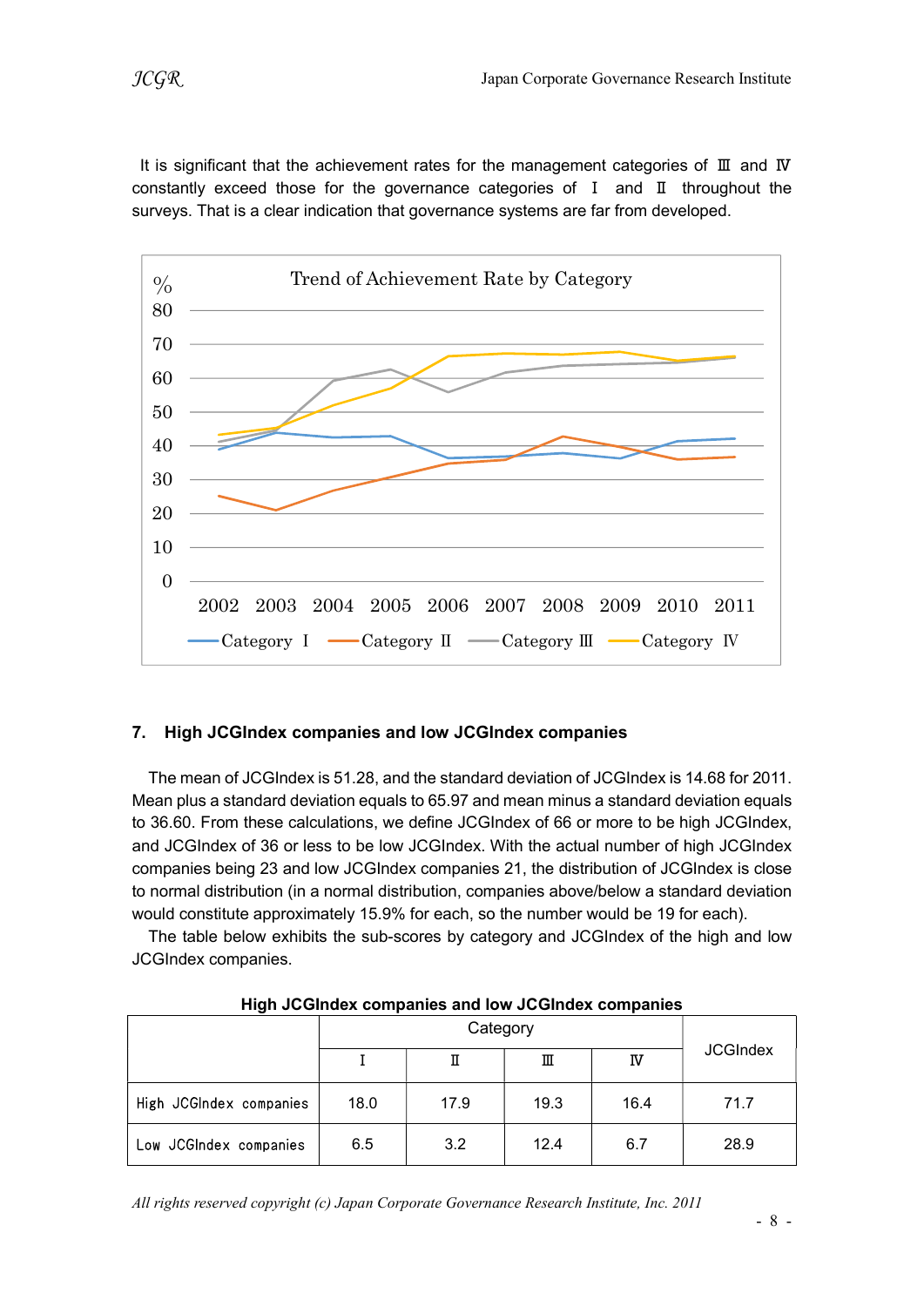High JCGIndex companies achieve 2.5 times as much JCGIndex as low JCGIndex companies. In addition, the sub-scores for High JCGIndex companies are far better than those for low JCGIndex companies in every category. This indicates that every category functions as a condition for high JCGIndex companies.

The table above presents, however, that the difference between high and low JCGIndex companies is relatively small in Categories Ⅲ and Ⅳ for management evaluation and significantly large in CategoriesⅠ and Ⅱ for governance evaluation. The difference is especially remarkable in Category Ⅱ for functions and composition of board of directors, clearly implying that high JCGIndex companies and low JCGIndex companies are differentiated with board of directors as the center of corporate governance system. As for management system, the companies see larger difference in Category Ⅳ for disclosure and transparency.

#### 9. Companies with high JCGIndex

See the list of companies with high JCGIndex attached to this report.

#### 10. Closing remarks

2011 marks the 10th JCGIndex Survey. Even though as many as 405 companies responded to the 4th survey in 2005, the number has been steadily declining. We ourselves are partly to blame for this situation, considering that the number sharply decreased in 2010 when we switched to an online survey. Nonetheless, this consistent downward trend would be mostly attributable to waning interest in corporate governance in Japan.

The stock prices in Japan have been consistently on a downward trend since 1990, while those in the West and the emerging economies are largely on an upward trend. In other words, the stock market has been lowering its expectation toward the Japanese economy. Since the majority of the transactions in the Japanese stock market are done by foreign investors, that concludes that Japanese companies have been losing value on a global scale.

Japanese companies have no time for hesitating to revitalize themselves, and it is worth keeping an eye on their management. Good governance induces good management. Good management embraces governance as tutor. Governance and management are like the two wheels of a cart, so there is no good management where there is no good governance. As the results of the JCGIndex Survey for ten years clearly illustrates, Japan is in urgent need of governance reforms.

Capitalism centering on the joint-stock company system aims to make society safer and richer through companies' profit-making in the framework of market economy under competition. Shareholders, who exercise governance over corporate management, are responsible for companies' commercial success. In Japan, where the roles and responsibilities of shareholders are hardly taken into consideration, the lack of corporate governance is apparent. That makes the companies too fragile in the fierce global competition.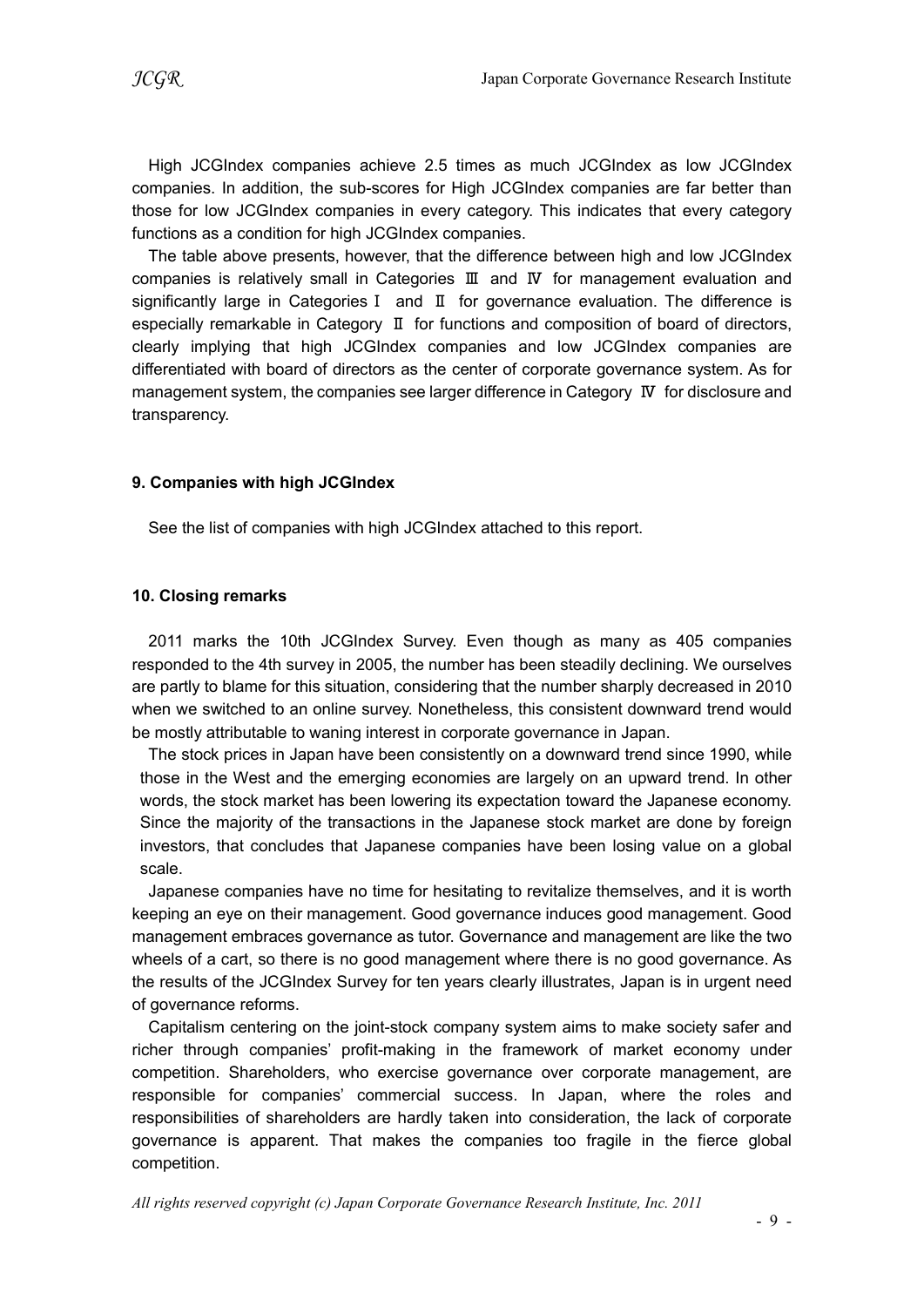The scandals of Olympus Corporation and Daio Paper Corporation are raising awareness of on corporate governance, but preventing misconduct is not the sole objective of governance. The main objective of corporate governance is to establish a management system for pursuing profit without any wrongdoing. We should not just focus on corporate scandals. We should enhance understanding on corporate governance, and seriously make efforts to develop the governance.